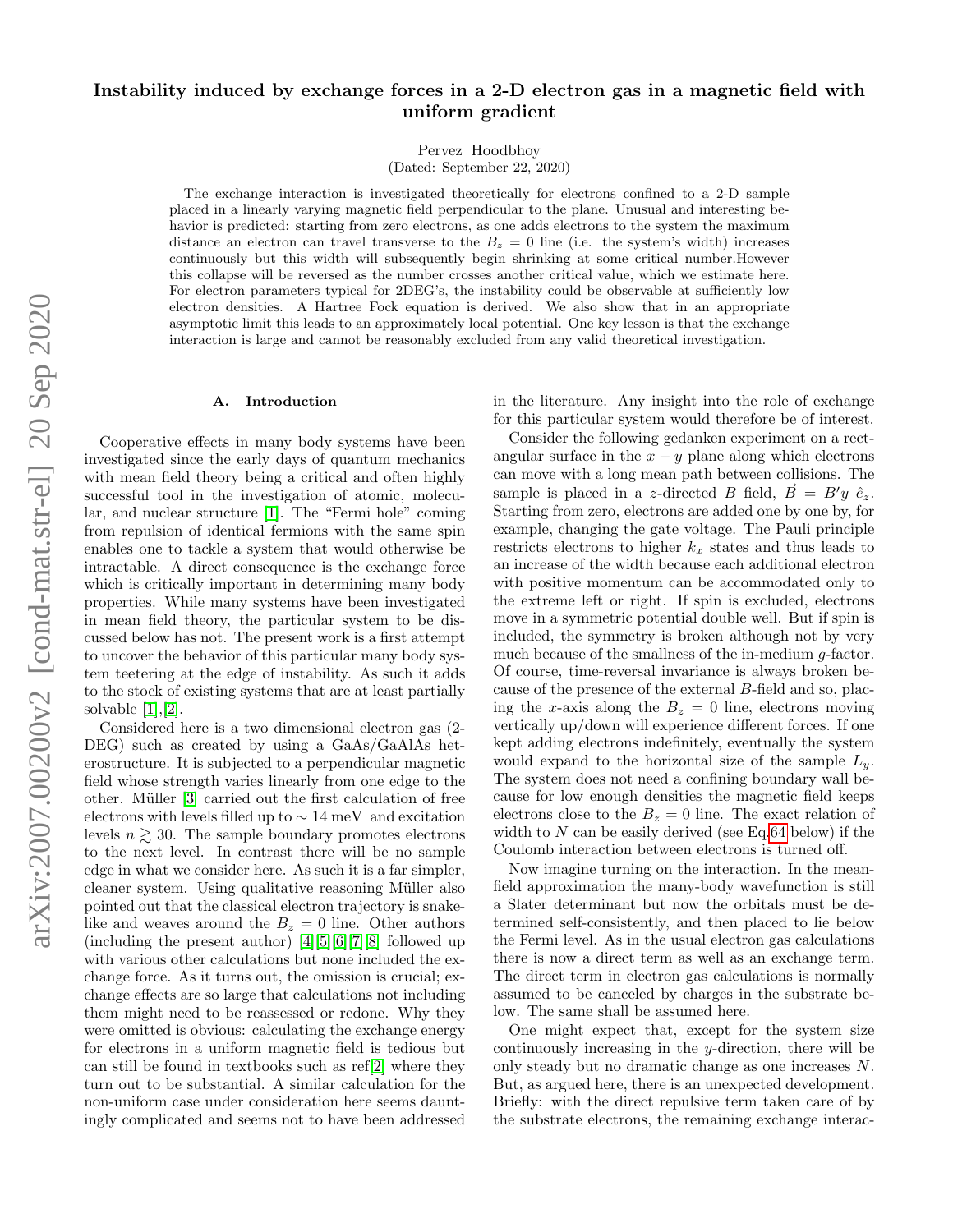tion is attractive and so seeks to inhibit further expansion. Depending on the size of in-medium constants, it can induce instability and ultimately cause the system to collapse. In the asymptotically valid analysis performed in this paper it is not possible to determine the critical density; for this the Hartee-Fock equation derived below, together with a constraint to be explicated, will have to be numerically solved. Surprisingly, as one adds still more electrons, the collapsed system is eventually forced to resume its outward expansion. The asymptotic analysis provided here does say, at least approximately, what this second critical density will be. As such it provides insight into the behavior of a complex system revealing a somewhat unexpected dependence of the critical density upon the sample vertical length  $L_x$ . It also shows independence from the strength of the Zeeman coupling provided it is not zero. The expected behavior is displayed, albeit only schematically, in Fig.1. Only a full solution of



FIG. 1. Schematic predicted behaviour of system width, i.e. length in the direction perpendicular to the  $B_z = 0$  line, as a function of electron number. The first critical number requires a full solution of the Hartree Fock equation but the asymptotic analysis leading to Eq.63 yields an estimate for the second one.

the Hartree-Fock equations can reveal the true behavior but this must be deferred to some future time.

### I. PRELIMINARIES

The starting point is the 2-D Schrödinger equation describing free electrons confined within a rectangular  $(L_x, L_y)$  sample. A  $\hat{z}$ -directed magnetic field increases linearly with y,  $\vec{B}(y) = (0, 0, yB')$ . The origin of coordinates is taken at the sample's centre. With the inclusion of a Zeeman term the Hamiltonian is,

$$
H = \frac{1}{2m} \left( \mathbf{p} - \frac{e}{c} \mathbf{A} \right)^2 - \vec{\mu} \cdot \vec{B}.
$$
 (1)

The gauge potential is chosen to be independent of  $x$ ,

$$
\mathbf{A} = -\hat{x}\frac{1}{2}y^2B'.
$$
 (2)

Since the Hamiltonian is invariant under translations of x, we have a plane wave solution,  $\psi_k(x, y)$  =  $\frac{1}{2}$  $\frac{1}{L_x}e^{-ik_xx}\varphi_{k_x}(y)$ . The quantity  $k_x$  is the eigenvalue of  $\hat{p}_x = \frac{\hslash}{i}$  $\frac{\hbar}{i} \frac{\partial}{\partial x}$ . Of course,  $\hat{p}_x$  is not the canonical momentum operator and so  $k_x$  is not the physical momentum. Translational invariance in  $x$  allows imposition of periodic boundary conditions  $\psi(x + L_x, y) = \psi(x, y)$ . The sum over  $k_x$  is converted to an integral in the usual way,

$$
N = \sum_{k_x} \longrightarrow \frac{L_x}{2\pi} \int_{k_L}^{k_U} dk_x = \frac{L_x}{2\pi} (k_U - k_L) \tag{3}
$$

Given relevant fundamental physical constants at this scale, together with the magnetic field gradient, a little experimentation leads to a unique definition of a length scale for the system,

$$
L_M = \left(\frac{2\hbar c}{eB'}\right)^{1/3}.\tag{4}
$$

It is useful to define the dimensionless distance  $\eta = y/L_M$ and wavenumber  $\kappa = k_x L_M$  in terms of which,

$$
N = \frac{1}{2\pi} \frac{L_x}{L_M} \sigma, \quad \sigma = \kappa_U - \kappa_L.
$$
 (5)

The effective potential for  $y$ -motion, to be inserted into the Schrodinger equation, is slightly asymmetric for electrons with spins parallel or antiparallel to the field,

<span id="page-1-0"></span>
$$
V(\eta, \kappa) = \frac{1}{2}(\eta^2 - \kappa)^2 \mp \frac{\lambda}{2}\eta.
$$
 (6)

Define  $\alpha^2 = \kappa$  for  $\kappa > 0$  and  $\alpha^2 = -\kappa$  for  $\kappa < 0$ . The sign of  $\kappa$  is crucial for determining the behavior of the eigenfunctions. For  $\kappa > 0$  there are minima of the potential located at  $\eta = \pm \alpha$ . On the other hand, for  $\kappa < 0$  the two minima coalesce at  $\eta = 0$ . In both cases, for very large  $\eta$ there is a quartic confining potential. For a typical gra-



FIG. 2. Schematic separation of regions for  $\kappa > 0$ . In the center is the snake pit containing classical open (weaving) orbits. To the right  $(\alpha > 0)$  and left  $(\alpha < 0)$  electron orbits gradually close and asymptotically approach circular Landau orbits. For  $\kappa < 0$  there are no closed orbits.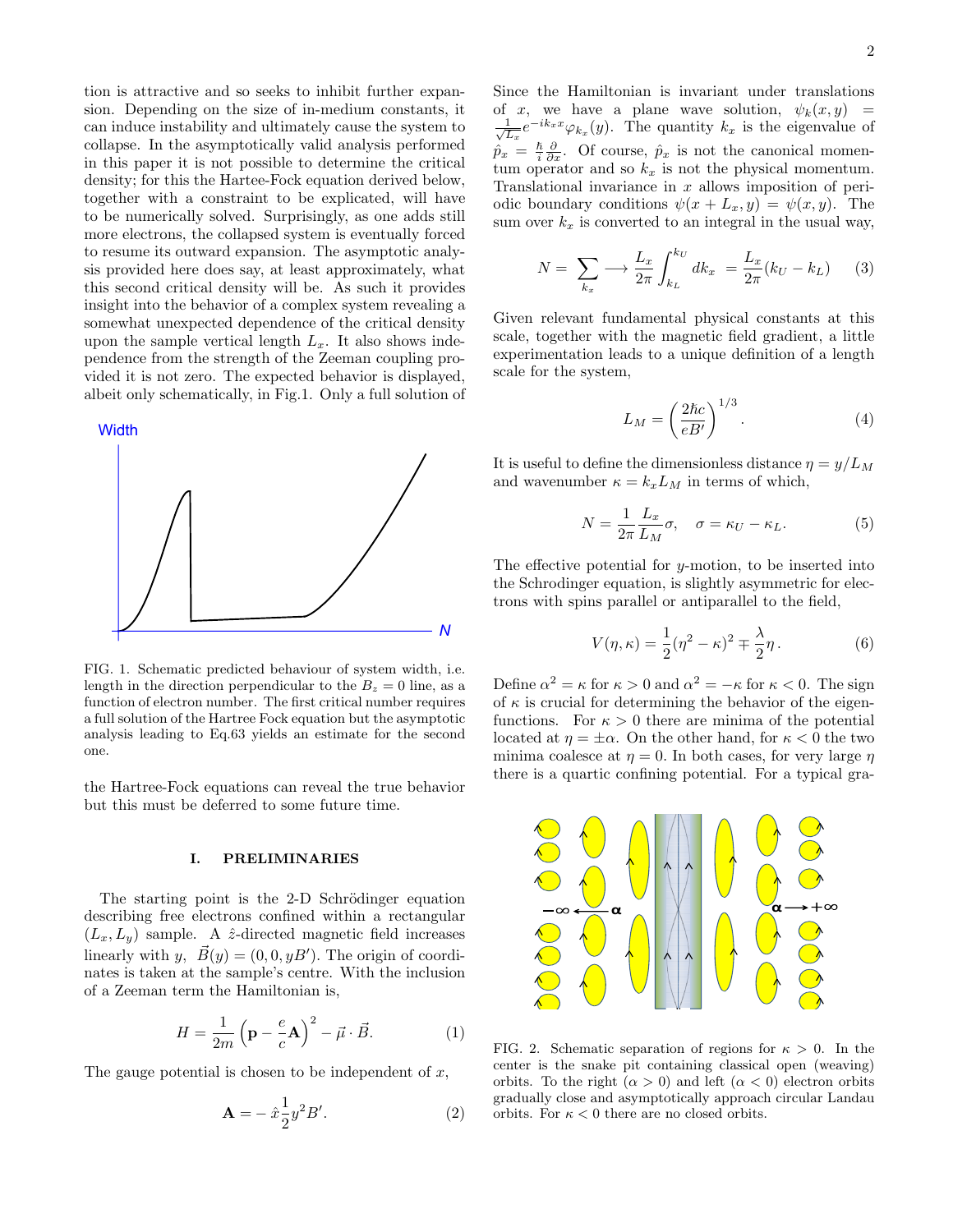dient of 1 Gauss per  $\AA$ ,  $L_M \approx 1096$   $\AA$  that is attained in physical situations, and taking the effective electron mass  $m^* \approx 0.068m_e$ , the energy scale is set by  $\varepsilon_0$ ,

$$
\varepsilon_0 = \frac{\hbar^2}{m^* L_M^2} \approx 93.25 \times 10^{-6} eV. \tag{7}
$$

With the in-medium electron g-factor, the dimensionless Zeeman coupling constant  $\lambda$  is,

<span id="page-2-0"></span>
$$
\lambda = g^* \frac{m^*}{m} \approx 0.0272. \tag{8}
$$

The Zeeman term is negligible for most purposes. But the symmetry of the double-well potential is broken in the presence of spin; only the slightest push suffices to send electrons over to one side or the other. One can readily work out the asymptotic wavefunction after expanding around the right well bottom for spins aligned along B,

$$
\varphi_{\alpha} = N \exp \left[ -\alpha \sqrt{1 - \frac{3\lambda}{4\alpha^3}} \left( \eta - \alpha + \frac{\lambda}{4\alpha^2} \right)^2 \right].
$$
 (9)

For purposes of analysis we separate three crucial re-



FIG. 3. Rapid approach to asymptotia. Exact (numerical) solutions of the one-body equation with quartic term included. Convergence to asymptotic solution is achieved after only 2-3 magnetic lengths. Note also the strong influence which even the tiny Zeeman term exerts; without it the ground state wavefunction would be symmetrical at large  $\alpha$ .

gions of  $k_x$ -space: the "snake-pit" S at the centre, and left/right asymptotia,

$$
\kappa_a < L < \kappa_b, \quad \kappa_b < S < \kappa_B, \quad \kappa_B < R < \kappa_A \ . \tag{10}
$$

S extends roughly 2-3 magnetic length units on either side. The classical orbits inside  $S$  are open but they close in some complicated way as one moves outward towards R. For large  $\kappa_A$ , they tend towards becoming circles because the B field varies less and less over the size of the orbit as compared to the value at the center. Quantum mechanically they eventually become  $n = 0$  Landau states. Fig.2 displays a numerical diagonalization of the Hamiltonian with the potential Eq[.6.](#page-1-0) It shows that the approach to right asymptotia is extremely fast. With  $\lambda = 0, \varphi_{\kappa}(\eta)$  would be perfectly symmetric. Notwithstanding the tiny asymmetry of the double well potential (because of the smallness of  $\lambda$  in Eq[.8\)](#page-2-0), we see that almost the entire wavefunction has moved to the right for  $\kappa = 4$ , i.e.  $\alpha = 2$ . For  $\kappa \ll 0$ , the situation is still simpler for the lowest quantum state. From being only approximately Gaussian at  $\kappa = 0$ , it becomes nearly perfect Gaussian as  $\kappa$  moves further to the left. We see that non-Gaussian behavior is confined to near S. Fortunately for the asymptotic analysis to be presented below, its contribution will be negligible for large N.

#### II. EXCHANGE INTERACTION

The starting point is the expression for the exchange energy,

$$
E_{ex} = -\frac{e^2}{2\varepsilon_D} \int d^2r d^2r' \frac{\rho(\mathbf{r}, \mathbf{r}')\rho(\mathbf{r}', \mathbf{r})}{|\mathbf{r} - \mathbf{r}'|},\qquad(11)
$$

where,

$$
\rho(\mathbf{r}, \mathbf{r}') = \sum_{k_x} \psi_{k_x}^*(\mathbf{r}) \psi_{k_x}(\mathbf{r}')
$$
\n(12)

$$
= \frac{1}{2\pi} \int_{k_L}^{k_U} dk_x e^{ik_x(x-x')} \rho_{k_x}(y,y'). \tag{13}
$$

The electron density is invariant in the  $\hat{x}$  direction and so requires finite integration limits but in the  $\hat{y}$  direction it tails off exponentially before reaching the sample edges. With integration regions explicitly indicated, the exchange integral becomes,

$$
E_{ex} = -\frac{e^2}{2\varepsilon_D} \int d^2r d^2r' \frac{\rho(\mathbf{r}, \mathbf{r}')\rho(\mathbf{r}', \mathbf{r})}{\sqrt{(x - x')^2 + (y - y')^2}} \qquad (14)
$$
  

$$
= -\frac{e^2}{2\varepsilon_D} \int_{-\frac{1}{2}L_x}^{\frac{1}{2}L_x} dxdx' \int_{-\infty}^{\infty} dy dy' \times \frac{e^{i(k - k')(x - x')}}{\sqrt{(x - x')^2 + (y - y')^2}} \rho_{k_x}(y, y') \rho_{k_x}(y', y). (15)
$$

Normalizing the energy below in units of  $\frac{\hbar^2}{m^*I}$  $\frac{\hbar^2}{m^*L_M^2}$  and converting all quantities in to corresponding dimensionless variables, the energy functional becomes,

<span id="page-2-1"></span>
$$
\mathcal{E}[\varphi_{\kappa}^*, \varphi_{\kappa}] = \int_{\kappa_L}^{\kappa_U} d\kappa \int_{-\infty}^{\infty} d\eta \varphi_{\kappa}^* \left( -\frac{1}{2} \frac{d^2}{d\eta^2} + V \right) \varphi_{\kappa}
$$

$$
-\mu \int_{\kappa_L}^{\kappa_U} d\kappa d\kappa' \int_{-l_x/2}^{l_x/2} d\xi d\xi' \int_{-\infty}^{\infty} d\eta d\eta'
$$

$$
\times \rho_{\kappa}(\eta, \eta') \rho_{\kappa'}(\eta', \eta) \frac{e^{i(\kappa - \kappa')(\xi - \xi')}}{\sqrt{(\xi - \xi')^2 + (\eta - \eta')^2}} \mathbf{16}
$$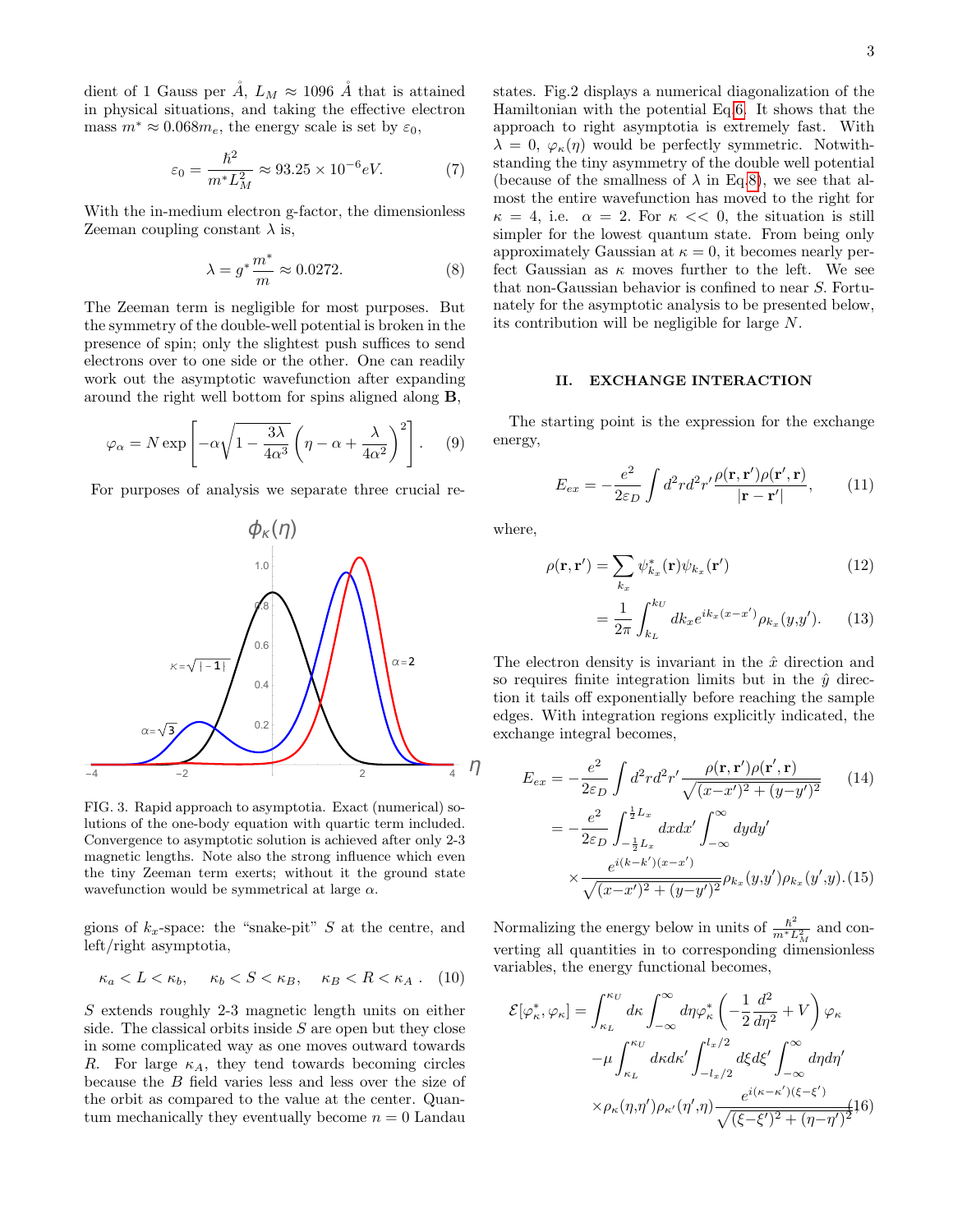where the sample's length (in units of magnetic length) is  $l_x = L_x/L_M$  and  $\mu$  is the exchange coupling,

$$
\mu = \frac{e^2 m^*}{8\pi^2 \varepsilon_D \hbar^2} L_M = \frac{1}{8\pi^2} \frac{L_M}{a_B^*},\tag{17}
$$

with  $a_B^* = \varepsilon_D \hbar^2/e^2 m^*$  being the in-medium Bohr radius. For the typical values discussed above,  $\mu \approx 0.137$ . To get the equation of motion, Eq[.16](#page-2-1) must be minimized with respect to  $\varphi_{\kappa}^*(\eta)$ . Adding in a Lagrange multiplier constraint to keep  $\varphi$  normalized gives the equation of motion,

$$
\left(-\frac{1}{2}\frac{d^2}{d\eta^2} + V(\eta) - \frac{\lambda}{2}\eta\right)\varphi = \int_{\kappa_L}^{\kappa_U} d\kappa' \int_{-\infty}^{\infty} d\eta'
$$

$$
\times \int_{-l_x/2}^{l_x/2} d\xi d\xi' \frac{e^{i(\kappa - \kappa')( \xi - \xi')}}{\sqrt{(\xi - \xi')^2 + (\eta - \eta')^2}} \rho_{\kappa'}(\eta', \eta) \varphi_{\kappa}(\eta')
$$

$$
= \varepsilon_{HF} \varphi_{\kappa}(\eta)(18)
$$

The integration limits must be determined separately. For this we must keep fixed the electron number while minimizing the total energy function which takes the generic form,

$$
\mathcal{E}[\varphi_{\kappa}^*, \varphi_{\kappa}] = \int_{\kappa_1}^{\kappa_2} \varepsilon(\kappa) d\kappa - \mu \int_{\kappa_1}^{\kappa_2} \int_{\kappa_1}^{\kappa_2} d\kappa d\kappa' g(\kappa, \kappa'). \tag{19}
$$

Using a Lagrange multiplier to enforce the number constraint  $\kappa_2 - \kappa_1 = \sigma$  gives the additional condition,

<span id="page-3-2"></span>
$$
\varepsilon(\kappa_2) - \varepsilon(\kappa_1) - 2\mu \int_{\kappa_1}^{\kappa_2} d\kappa \left[ g(\kappa_2, \kappa) - g(\kappa_1, \kappa) \right] = 0. \tag{20}
$$

This is an infinite set of coupled non-linear integrodifferential equations that must be brought into some tractable form. To solve this numerically - by iteration of course a basis set of functions will be needed, the choice of which will be quite crucial. One clearly needs to develop intuition if the system is to be solved numerically. The goal here is to explore whether some analytical results can be derived and used to illuminate these fairly opaque equations.

## III. EFFECTIVE POTENTIAL

For systems that can be presumed to be infinite, translational invariance can make calculation of fermion exchange effects tractable because the simplicity of the single particle wavefunctions is maintained even in the presence of two-body interactions. Hence, upon making a suitable gauge choice, first order exchange corrections can be calculated for electron Landau levels in a uniform magnetic field. But in the system under consideration here, no translational invariance exists perpendicular to the axis of zero B. Hence if one starts from a solution of the single particle Schrodinger equation where the potential experienced by an electron owes entirely to the

external magnetic field, one expects that turning on the Coulomb interaction between electrons would drastically change the single particle wavefunctions. This would be especially true in a system where the Coulomb exchange energy can be many times larger than the energy originating from kinetic and confining terms in the single particle Hamiltonian, as indeed does happen for the system under consideration. It was therefore interesting to see the emergence of simplicity in an asymptotic limit.

First consider large positive  $\kappa = \alpha^2$ , i.e. far to the right of the snake pit and only electrons in the range  $\alpha_B < \alpha <$  $\alpha_A$ . Interactions with electrons with the S and L regions are excluded; they are in fact exponentially suppressed. For spins aligned along the magnetic field the equation determining  $\varphi_{\alpha}$  is,

<span id="page-3-0"></span>
$$
\left(-\frac{1}{2}\frac{d^2}{d\eta^2} + V\right)\varphi_\alpha(\eta)
$$
  
=  $4\mu \int_{\alpha_B}^{\alpha_A} \frac{\alpha'}{\alpha} d\alpha' \int_{-\infty}^{\infty} d\eta' \int_{-l_x/2}^{l_x/2} d\xi d\xi'$   

$$
\times \rho_{\alpha'}(\eta', \eta)\varphi_\alpha(\eta') \frac{e^{i(\alpha^2 - \alpha^2')(\xi - \xi')}}{\sqrt{(\xi - \xi')^2 + (\eta - \eta')^2}}.
$$
 (21)

In principle every electron between  $\alpha_B$  and  $\alpha_A$  interacts with every other one, a manifestation of the non-local interaction of the exchange potential. However, in the  $\alpha \to \infty$  a series of approximations reduces the above to a relatively simple local form. Qualitatively there are two reasons for this. First, at large  $\alpha$  (in the absence of exchange), the free wavefunctions are narrowly peaked Gaussians. Thus an electron located at  $\alpha$  will have exponentially small overlap with another at  $\alpha'$  unless the two points are close to each other. Hence what is nonlocal can hopefully be modeled with a local potential that emerges naturally from Eq[.21](#page-3-0) in some approximate way. Second, the exchange interaction in 2-D is attractive and peaks strongly at  $\alpha = \alpha'$  thus encouraging electrons to come closer to each other. These qualitative considerations will be made quantitative below.

As a first step, expand the potential about the well bottom located to the right at  $\alpha - \lambda/8\alpha^2 + O(\lambda^2)$ . The smallness of  $\lambda$  means the well bottom can be safely assumed to be at  $\alpha$  for large positive  $\alpha$ . After changing variables to w,

$$
w = \sqrt{\alpha}(\eta - \alpha), \quad \beta = \alpha - \alpha'. \tag{22}
$$

Eq[.21](#page-3-0) can be reexpressed as,

<span id="page-3-1"></span>
$$
\left(-\frac{1}{2}\frac{d^2}{dw^2} + 2w^2 - \varepsilon_{HF}\right)\varphi_{\alpha}(w)
$$

$$
= \mu \int_{\alpha - \alpha_A}^{\alpha - \alpha_B} d\beta h_{\alpha}(\beta)\varphi_{\alpha - \beta}(w), \tag{23}
$$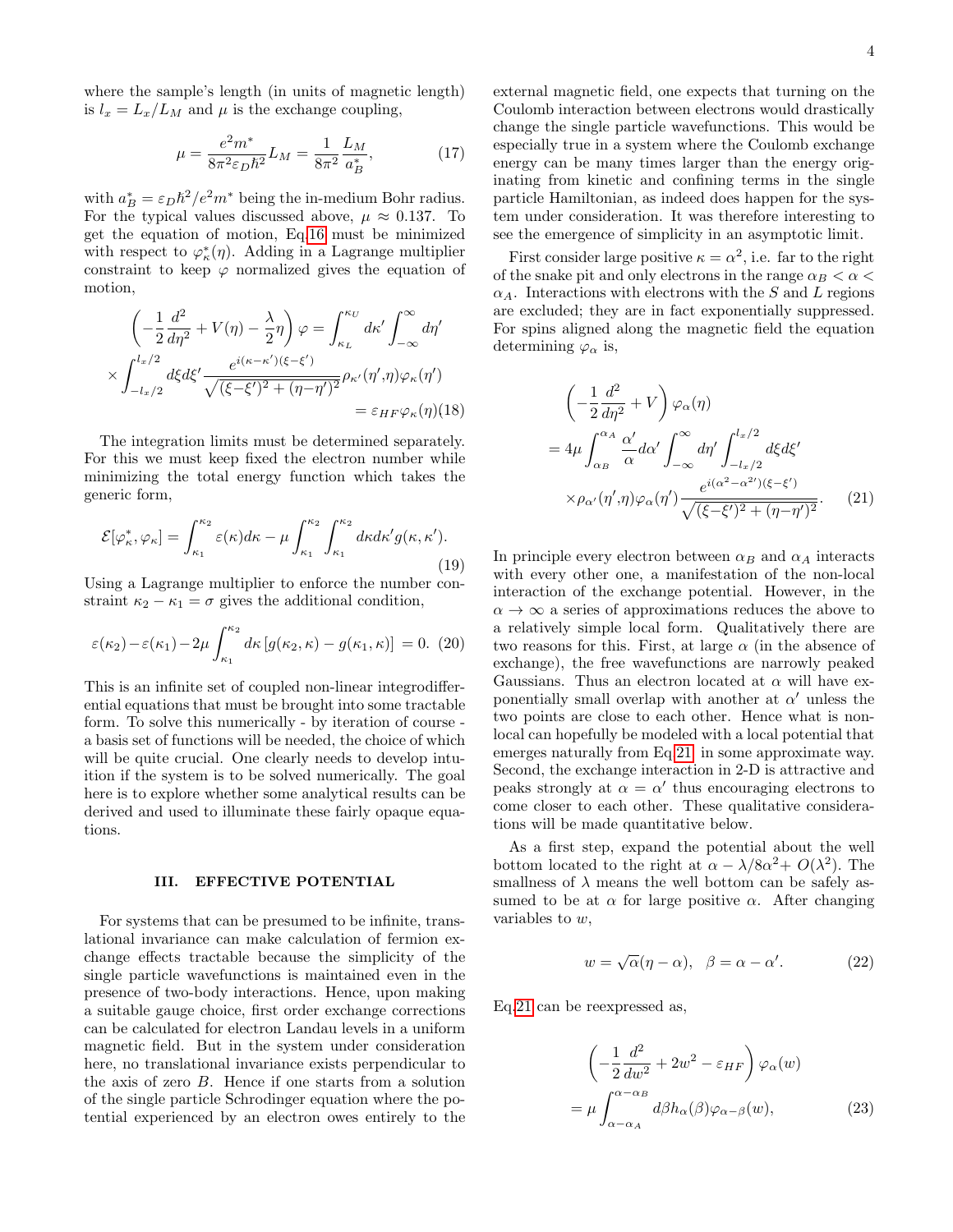where,

<span id="page-4-0"></span>
$$
h_{\alpha}(\beta) = 4 \frac{\alpha'}{\alpha} \int_{-l_{x}/2}^{l_{x}/2} d\xi d\xi' \int_{-\infty}^{\infty} d\eta'
$$
  

$$
\times \frac{\varphi_{\alpha'}^{*}(\eta') \varphi_{\alpha}(\eta') e^{i(\alpha^{2} - \alpha^{2'}) (\xi - \xi')}}{\sqrt{(\xi - \xi')^{2} + (\eta - \eta')^{2}}}
$$
  

$$
= 8 \frac{\alpha'}{\alpha} \int_{0}^{l_{x}} dt \int_{0}^{t} ds \int_{-\infty}^{\infty} du
$$
  

$$
\times \frac{\varphi_{\alpha-\beta}^{*}(\eta') \varphi_{\alpha}(\eta')}{\sqrt{s^{2} + u^{2}}} e^{i(2\alpha - \beta)\beta s}
$$
(24)

In going from Eq[.23](#page-3-1) to Eq[.24,](#page-4-0) new variables  $t, s, u$  have been defined,

$$
\xi = t + \frac{1}{2}s, \ \xi' = t - \frac{1}{2}s, \ \eta - \eta' = u.
$$
 (25)

and the change in the shape of the  $(\xi, \xi')$  integration plane has been included.

$$
\int_{-l_x/2}^{l_x/2} d\xi d\xi' f(|\xi - \xi'|) \to 2 \int_0^{l_x} dt \int_0^t ds f(|s|). \quad (26)
$$

The integral over  $\eta'$ or, equivalently over u, can be extended to infinity if the electrons are assumed to form a self-binding system and  $\varphi(\pm\infty) = 0$ . However, because of translational invariance, one cannot assume the same here in  $x$ . This will, as we shall see, has profound consequences.

At this point we shall assume that the integrand in Eq[.24](#page-4-0) is significant only when  $\beta \ll \alpha$ , i.e. two narrowly peaked wavefunctions must nearly coincide to give a nonzero contribution. This will lead to consistent results that can be verified after the calculation is performed. As a first guess we use the lowest order solution of the free  $\mu = 0$  equation which, at leading order, yields for the product of two wavefunctions,

$$
\varphi_{\alpha-\beta}^{(0)}(\eta')\varphi_{\alpha}^{(0)}(\eta') = \sqrt{\frac{2\alpha}{\pi}}e^{-\frac{1}{2}\alpha\beta^2}e^{-2\alpha\left(u+\frac{w}{\sqrt{\alpha}}-\frac{1}{2}\beta\right)^2}.\tag{27}
$$

The integrals in Eq[.24](#page-4-0) cannot be done exactly. Since  $\alpha$ is a large parameter one can take recourse to the method of stationary phase, followed by steepest descent. Transforming to polar coordinates,

$$
u = \rho \cos \theta, \quad s = \rho \sin \theta,\tag{28}
$$

with  $0 < \theta < 2\pi$  and  $0 < \frac{t}{|\sin \theta|} < \rho < \infty$  gives,

<span id="page-4-1"></span>
$$
h_{\alpha}(\beta) = 8 \int_0^{l_x} dt \int_0^t ds \int_{-\infty}^{\infty} du
$$

$$
\times \frac{\varphi_{\alpha-\beta}^{(0)*}(\eta')\varphi_{\alpha}^{(0)}(\eta')}{\sqrt{s^2 + u^2}} e^{i(2\alpha - \beta)\beta s}
$$
(29)

$$
=4\sqrt{2\alpha}e^{-\frac{1}{2}\alpha\beta^{2}}\int_{0}^{l_{x}}dt\int_{0}^{t}d\rho d\theta
$$

$$
\times e^{-2\alpha\left(\rho\cos\theta+\frac{w}{\sqrt{\alpha}}-\frac{1}{2}\beta\right)^{2}}e^{i2\alpha\beta\rho\sin\theta}
$$
(30)

$$
= 32\sqrt{2}\pi e^{-w^2} e^{-\alpha \left(\beta - \frac{w}{\sqrt{\alpha}}\right)^2}
$$

$$
\times \int_0^{l_x} dt \int_0^t d\rho \frac{\sin(2\alpha\beta\rho + \pi/4)}{\sqrt{\beta\rho}}. \quad (31)
$$

In going from Eq[.29](#page-4-1) to Eq[.30](#page-4-1) just the leading term have been kept, and in going from Eq[.30](#page-4-1) to Eq[.31](#page-4-1) it was recognized that the phase becomes stationary at  $\theta = \pi/2, 3\pi/2$ . Anticipating that  $\beta$  will also be integrated upon later, and noting the smooth behavior of the remaining integrals, we can further simplify  $h_{\alpha}(\beta)$ the remaining integrals, we can further by replacing  $\beta \to w/\sqrt{\alpha}$  in the integrand,

$$
h_{\alpha}(\beta) = 32\sqrt{2\alpha}\pi \frac{e^{-w^2}}{\sqrt{|w|}} e^{-\alpha \left(\beta - \frac{w}{\sqrt{\alpha}}\right)^2}
$$

$$
\times \int_0^{l_x} dt \int_{-t}^t d\rho \frac{\sin(2\alpha\beta\rho + \pi/4)}{\sqrt{\beta\rho}}. \tag{32}
$$

The last two integrals can be performed exactly in terms of Fresnel integrals  $C(\sqrt{\alpha}l_xw)$  and  $S(\sqrt{\alpha}l_xw)$  but the results are not illuminating and will not be displayed here. Two limiting cases suffice to make the point below,

We can insert Eq[.31](#page-4-1) into Eq[.23](#page-3-1) and keep just the first term in the expansion about  $\beta = 0$ . The remaining integral is trivially done and we see the promised result, an approximate effective potential determining  $\varphi_{\alpha}$ ,

$$
\left(-\frac{1}{2}\frac{d^2}{dw^2} + 2w^2 + V(w)\right)\varphi_\alpha = \varepsilon_{HF}\varphi_\alpha,\tag{33}
$$

where the limiting cases for  $V(w)$  can easily be worked out,

$$
\mathcal{V}(w) = \begin{cases}\n-\frac{32\pi^2}{\sqrt{\alpha}} l_x \frac{e^{-w^2}}{|w|} & |w| >> \frac{1}{\sqrt{\alpha}l_x} \\
-\frac{128}{3} \frac{\sqrt{2\pi^3}}{\alpha_1^{1/4}} l_x^{3/2} & |w| << \frac{1}{\sqrt{\alpha}l_x} \\
\times (1 + \frac{2}{5}\sqrt{\alpha}wl_x - \frac{6}{35}\alpha w^2 l_x^2)\n\end{cases} (34)
$$

Observe that: a) $\mathcal{V}(w)$  has a much shorter range relative to  $2w^2$  and so electrons confined by the potential well produced by the magnetic field are unaffected at longer distances, b) $V(w)$  is attractive and has the effect of further narrowing the wavefunction, c) $\mathcal{V}(w) \to 0$  as  $\alpha \to \infty$ and so the exchange interaction vanishes asymptotically,  $d\mathcal{V}(w)$  depends on  $l_x$ , i.e. the length of the sample in the x direction as measured in magnetic length units. This last point is somewhat surprising. We have argued for near locality in y but linear dependence upon  $l_x$  shows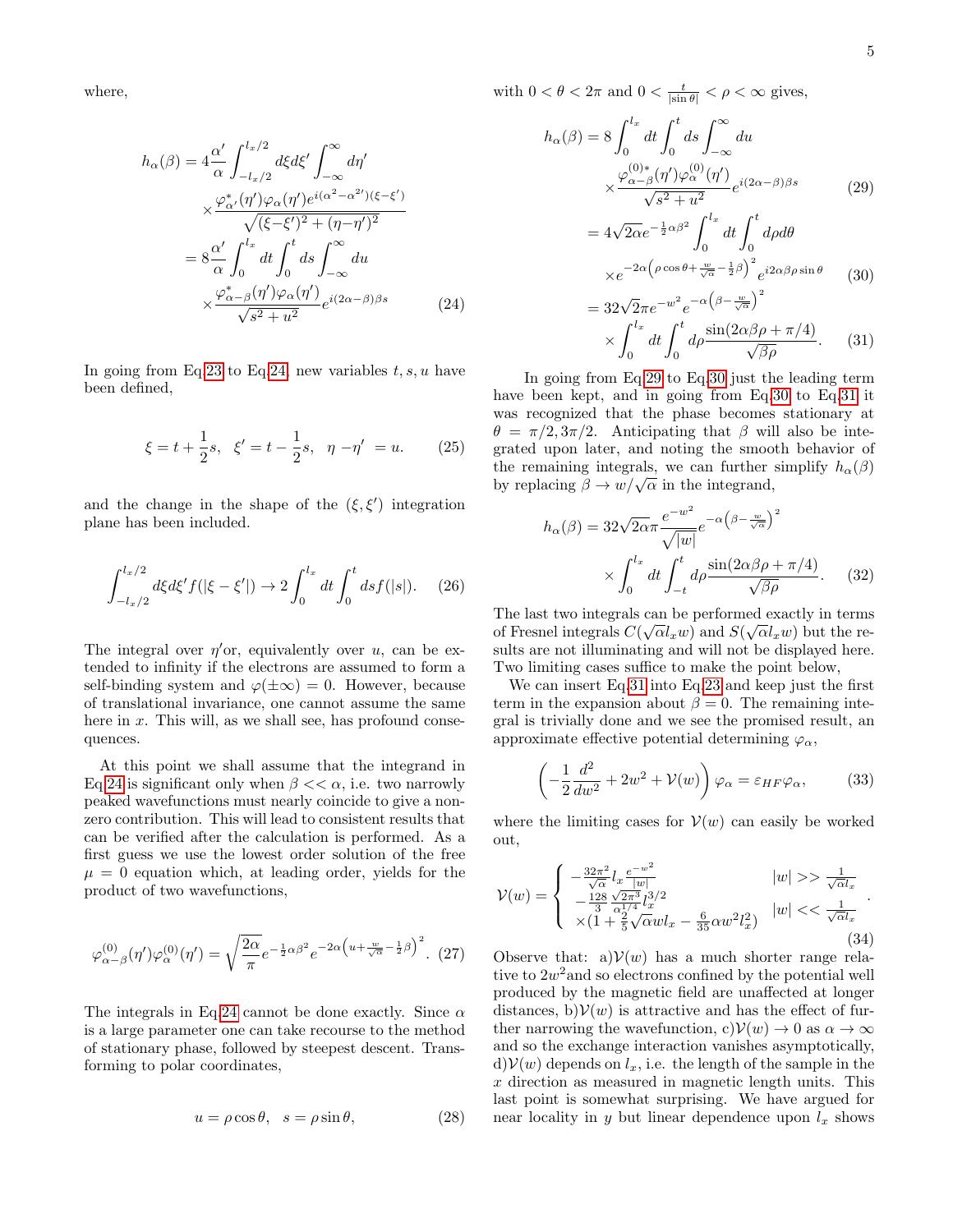strong non-locality in  $x$ . Electrons at different  $x$  positions are definitely communicating much more with each other than with those which are located perpendicular to the  $B = 0$  line. At one level this can be understood from the x-independence of the electron density which follows from translational invariance.

As a qualitative confirmation, one can insert a trial Gaussian  $\psi = Ne^{-cw^2}$  with c a variational parameter into the first order perturbation energy,

$$
\varepsilon(c) = \int_{-\infty}^{\infty} \left( \frac{1}{2} \psi'^2 + \psi(2w^2 + V)\psi \right) dw. \tag{35}
$$

Unfortunately the integrations are analytically too complex to be useful, but for typical parameter values numerical integration can be readily done. The essential point is that  $\varepsilon(c)$  achieves a minimum at  $c = c_{\min} > 1$ for  $\alpha >> 1$  and that  $c \to 1$  as  $\alpha \to \infty$ . This tells us that the wavefuncton gets even more peaked at finite  $\alpha$ and that the small  $\beta$  assumption made earlier was indeed valid.

So far we have concentrated upon the right asymptotic region. Similar conclusions will be drawn for the left asymptotic region: one again recovers the free solution for  $\kappa \to -\infty$ , the exchange potential leads to narrowing of wavefunctions, and for large enough  $l_x$  the exchange energy is again proportional to  $l_x$ . However these conclusions will be based upon the analysis presented in the next section where the reasoning will take into account the very different physics: there is only a single well for negative  $\kappa$  instead of two wells for positive  $\kappa$ .

To conclude this section: the exchange term involves a six dimensional integral that was dealt with here in a limiting case only. The results achieved will, however, be useful in attempting a full and unconstrained selfconsistent calculation.

#### IV. ASYMPTOTIC ENERGY

Armed with the knowledge that the asymptotic solution is the  $\mu = 0$  solution - and that this will be approached for sufficiently large  $\alpha$  - we now calculate the action to leading order in the right and left asymptotic regions.

#### A. Right Region

The energy functional in the right asymptotic region is:

<span id="page-5-0"></span>
$$
\mathcal{E}^R = \int_{\alpha_B}^{\alpha_A} 2\alpha d\alpha \int_{-\infty}^{\infty} d\eta \tag{36}
$$

$$
\times \varphi_{\alpha}^{(0)} \left( -\frac{1}{2} \frac{d^2}{d\eta^2} + 2\alpha^2 (\eta - \alpha)^2 \right) \varphi_{\alpha}^{(0)} \tag{37}
$$

$$
\mathcal{E}_{ex}^{RR} = -\mu \int_{\alpha_B}^{\alpha_A} 4\alpha \alpha' d\alpha d\alpha' \int_{-l_x/2}^{l_x/2} d\xi d\xi' \int_{-\infty}^{\infty} d\eta d\eta' \times \rho_{\alpha}^{(0)}(\eta, \eta') \rho_{\alpha}^{(0)}(\eta', \eta) \frac{e^{i(\alpha^2 - \alpha^2') (\xi - \xi')}}{\sqrt{(\xi - \xi')^2 + (\eta - \eta')^2}}. (38)
$$

Here  $\varphi_{\alpha}^{(0)}(\eta) = N \exp[-\alpha(\eta - \alpha)]$  is the free solution and  $\mathcal{E}^R$  is trivially calculated,

$$
\mathcal{E}^R = \frac{2}{3} (\alpha_U^3 - \alpha_L^3). \tag{39}
$$

However, even with the simple displaced Gaussian, the six-dimensional integral is non-trivial because only two of the six integration have limits that can be pushed off to infinity. However a remarkably simple analytic result can be extracted in the large  $\alpha$  limit,  $1 \lt \alpha_B \lt \alpha \lt \alpha_A$ . It is displayed below in Eq[.47.](#page-6-0) Arriving at the result will need a sequence of steps beginning with a transformation to more appropriate coordinates:

$$
\xi = t + \frac{1}{2}s, \quad \xi' = t - \frac{1}{2}s, \quad \eta = v + \frac{1}{2}u,
$$
\n(40)

$$
\eta' = v - \frac{1}{2}u, \quad \alpha = \gamma + \frac{1}{2}\beta, \quad \alpha' = \gamma - \frac{1}{2}\beta.
$$
 (41)

Next, we suitably arrange terms in the integrand in Eq[.38](#page-5-0) and perform the integrals over  $u, v$  (whose integration limits extend to infinity in both directions). After some algebra and using  $\gamma \gg \beta$ , four integrations remain:

$$
\mathcal{E}_{ex}^{RR} = -\mu \int d\gamma d\beta \int dt ds \frac{4}{\sqrt{\pi}} \gamma^{5/2}
$$

$$
\times e^{-\gamma(\beta^2 - \frac{1}{2}s^2) + i2\gamma\beta s} K_0(\frac{1}{2}\gamma s^2). \tag{42}
$$

 $K_0$  is the modified Bessel function. For any even function  $g(\gamma, \beta) = g(\gamma, -\beta)$  integrated over the  $\alpha, \alpha'$  integration region as indicated in Eq[.38](#page-5-0) one can readily show,

$$
\int d\gamma d\beta g(\gamma,\beta) \to \frac{1}{2} \int_0^{\alpha_A - \alpha_B} d\gamma \int_{-\gamma}^{\gamma} d\beta
$$

$$
\times \left[ g(\frac{1}{2}\gamma + \alpha_B, \beta) + g(-\frac{1}{2}\gamma + \alpha_A, \beta) \right] \tag{43}
$$

Consider now the integrals are over  $\beta$ , s. The  $\beta$  integration may be safely extended to infinity since the only support comes from the  $\beta \approx 0$  region but the s integration limits are finite. Transform to polar coordinates  $\beta = \rho \cos \theta$ ,  $s = \rho \sin \theta$  and  $0 < \theta < 2\pi$  and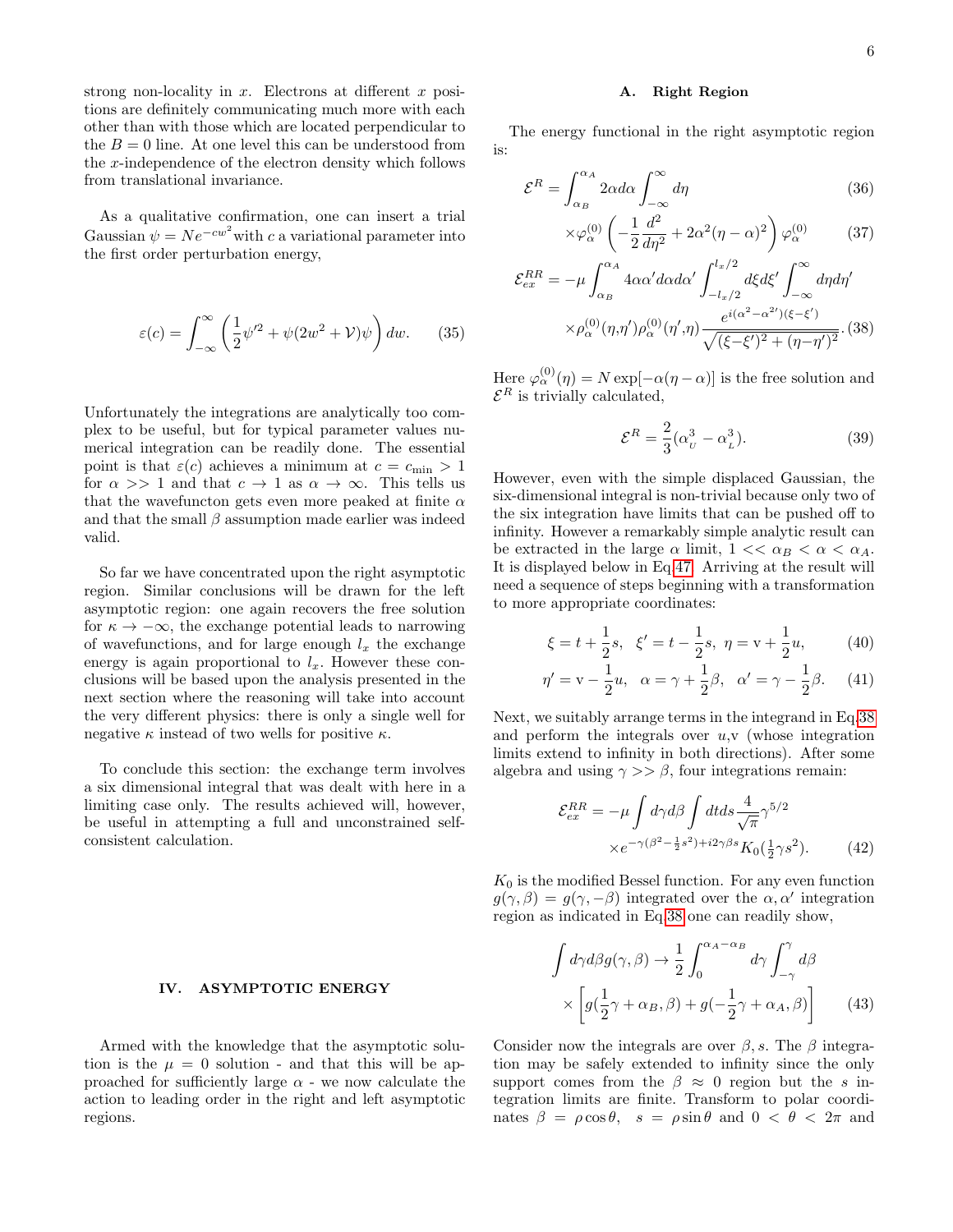$0 < \frac{t}{|\sin \theta|} < \rho < \infty$ . In this domain the phase is stationary at  $\theta = \pm \frac{\pi}{4}, \pm \frac{3\pi}{4}$ . Adding contributions in the  $\theta$ integration from all 4 points yields,

$$
\int d\beta ds \to \frac{4}{\sqrt{\pi}} \gamma^{5/2} \int d\rho d\theta e^{-\frac{1}{4}\gamma \rho^2 (1+3\cos 2\theta)} \times e^{i\gamma \rho^2 \sin 2\theta} K_0(\frac{1}{2}\gamma \rho^2 \sin^2 \theta)
$$
(44)

$$
= 16\pi\gamma^2 \int_0^{\sqrt{2}t} d\rho e^{-\frac{1}{4}\gamma\rho^2} K_0(\frac{1}{4}\gamma\rho^2)
$$
  
 
$$
\times (\sin \gamma\rho^2 + \cos \gamma\rho^2)
$$
 (45)

The above integral has no analytic form for finite  $t$ . However for large enough  $l_x$  and  $\gamma \to \infty$  (which is the same thing as large  $\alpha$  because  $\gamma = (\alpha + \alpha')/2$  and both  $\alpha'$ s are large) we can use,

$$
\int_0^\infty dx e^{-(1-4i)x^2} K_0(x^2) = \sqrt{\frac{\pi}{2}} K(2i), \qquad (46)
$$

where  $K$  is the elliptic integral of the first kind (not to be confused with the Bessel function  $K_0$ ) and  $K(\pm 2i)$  =  $1.236 \pm 0.389i$ . The remaining integrals on t and  $\gamma$  are now trivially done to yield the final result for the exchange contribution of electrons in the right asymptotic region,

<span id="page-6-0"></span>
$$
\mathcal{E}_{ex}^{RR} = -\mu l_x C (\alpha_A - \alpha_B)^{5/2},\tag{47}
$$

$$
C = \frac{16}{5}\sqrt{2}\pi^{3/2}(1+i)(K(-2i) - iK(2i))
$$
 (48)  
= 81.8977.

Again, note that the exchange energy is proportional to  $l_x$ for large enough  $l_x$ . Also,  $\mathcal{E}_{ex}^{RR} \sim \alpha_A^{5/2}$  grows less rapidly than  $\mathcal{E}_{sp}^R \sim \alpha_A^3$ . This will be crucial when we consider the system's stability.

### B. Left Region

Next, consider the energy functional in the left asymptotic region. While there is a small risk of confusion with the notation used above for the right asymptotic region, we shall nevertheless continue to use below the symbols  $\alpha, \kappa$  but with a crucial change of sign. In the following  $\alpha^2 = -\kappa > 0$  is assumed large with  $\alpha_a > \alpha_b >> 1$ ,

$$
\mathcal{E}^{L} = \int_{-\kappa_a}^{-\kappa_b} d\kappa \int_{-\infty}^{\infty} d\eta
$$
 (49)

$$
\times \varphi_{\alpha}^* \left( -\frac{1}{2} \frac{d^2}{d\eta^2} + \frac{1}{2} (\eta^2 + \alpha^2)^2 \right) \varphi_{\alpha} \qquad (50)
$$

$$
\approx \int_{\alpha_b}^{\alpha_a} 2\alpha d\alpha \int_{-\infty}^{\infty} d\eta \tag{51}
$$

$$
\times \varphi_{\alpha}^* \left( -\frac{1}{2} \frac{d^2}{d\eta^2} + \eta^2 \alpha^2 + \frac{1}{2} \alpha^4 \right) \varphi_{\alpha}.
$$
 (52)

In the quadratic approximation the lowest eigenfunction  $\varphi_\alpha^{(0)}(\eta) = N e^{-\alpha \eta^2/\sqrt{2}}$  leads to

$$
\mathcal{E}^{L} = \frac{1}{6} (\alpha_a^3 - \alpha_b^3) \left( \alpha_a^3 + \alpha_b^3 + 3 \right). \tag{53}
$$

The Coulomb exchange energy is exactly as in Eq[.38](#page-5-0) with new integration limits  $\alpha_A \rightarrow \alpha_a$  and  $\alpha_B \rightarrow \alpha_b$ . However physically this is a very different physical regime where backward moving electrons are clustered along the  $B_z =$ 0 line. Using and using  $\gamma >> \beta$  and performing the two indicated integrations with infinite limits yields,

<span id="page-6-1"></span>
$$
\mathcal{E}_{ex}^{LL} = -\frac{4}{\sqrt{\pi}} \mu \int d\gamma d\beta \int dt ds \gamma^{5/2} e^{\frac{1}{2}s^2 \gamma}
$$

$$
\times K_0(\frac{1}{2}s^2 \gamma) \cos(2\beta \gamma s)
$$
(54)

All integrals in Eq[.54](#page-6-1) have finite limits. However in the limit of both large  $\gamma$  and  $l_x$  a careful analysis shows that the s-integration limits can be pushed to infinity, giving a result in terms of a Meijer G hypergeometric function,

$$
\mathcal{E}_{ex}^{LL} = -\mu \frac{1}{\sqrt{\pi}} \int_0^{\alpha_a - \alpha_b} \gamma^{3/2} d\gamma
$$

$$
\times \int_{-\gamma}^{\gamma} d\beta \left[ g(\frac{1}{2}\gamma + \alpha_B, \beta) + g(-\frac{1}{2}\gamma + \alpha_A, \beta) \right] \tag{55}
$$

$$
g(\gamma, \beta) = G_{2,3}^{2,2} \left( \beta^2 \gamma \middle| \frac{1}{2}, \frac{1}{2}, 0 \right). \tag{56}
$$

In the the large  $\gamma$  limit,  $g(\gamma, \beta) \to \pi \log(16\beta^2 \gamma) + \pi \gamma_E$ where  $\gamma_E$  is Euler-Mascheroni constant,  $\gamma_E = 0.57721$ . Carrying out the remaining integrations yields the final result for  $\alpha_A > \alpha_B >> 1$ ,

<span id="page-6-2"></span>
$$
\mathcal{E}_{ex}^{LL} = -\mu l_x \alpha_a^{5/2} (c_a + c_b \log \alpha_a)
$$
(57)  

$$
c_a = \frac{4\sqrt{\pi}(-92 + 35\sqrt{2} + 30\gamma + 240 \log 2 - 60 \coth^{-1} \sqrt{2})}{75}
$$
  

$$
c_b = \frac{4}{75} \sqrt{\pi}
$$

Comparing Eq[.57](#page-6-2) to Eq[.47](#page-6-0) we note that both are proportional to  $\alpha^{5/2}$  (albeit the  $\alpha's$  refer to different physical quantities) but that there is an additional logarithmic dependence in the negative  $\kappa$  case.

One issue deserves further consideration before we One issue deserves further consideration before we<br>move on. What justifies using  $\varphi_{\alpha}^{(0)}(\eta) = N e^{-\alpha \eta^2/\sqrt{2}}$  for large  $\alpha$  in the left asymptotic region? Instead of following the line of argument used earlier, we shall use the variational principle. To this end, we take as trial wavefunction  $\psi \sim e^{-\alpha \xi \eta^2/\sqrt{2}}$  with  $\xi$  a variational parameter. Inserting this, and going the same sequence of steps leading to Eq[.57,](#page-6-2) the energy takes the following schematic form,

$$
\mathcal{E} \sim \alpha_a^3 \left( d + \frac{1}{d} \right) - k \alpha_a^{5/2} \sqrt{d},\tag{58}
$$

where crucially  $k > 0$  and its precise value can be read off from Eq[.57.](#page-6-2) For sufficiently large  $\alpha_a$  the minimum is attained at  $d = 1 + k\alpha_a^{-1/2}/4$ . Thus the Gaussian becomes progressively more peaked as one moves from infinity inwards. This confirms for  $\kappa \to -\infty$  what we had seen earlier for  $\kappa \to +\infty$ .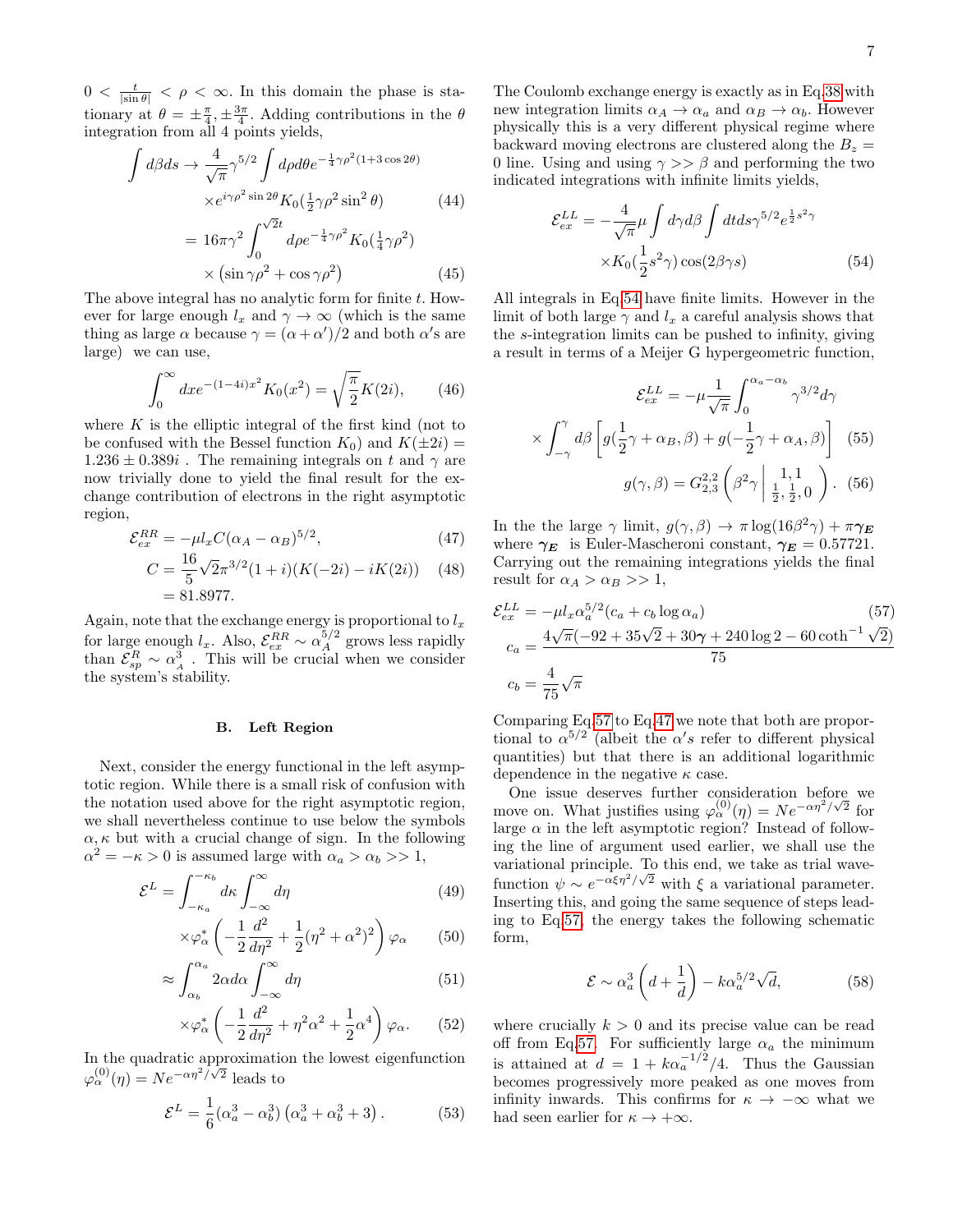## V. STABILITY/ INSTABILITY

A 2-D electron gas in a linearly rising magnetic field in the absence of the exchange force, i.e.  $\mu = 0$ , will increase its width monotonically as electrons are added. The con-dition Eq[.20](#page-3-2) gives  $\varepsilon(\kappa_2) = \varepsilon(\kappa_1)$  or,  $\frac{1}{2}\alpha_a^4 = \alpha_A$  subject to the number conservation constraint  $\alpha_A^2 + \alpha_a^2 = \sigma =$  $2\pi L_M \frac{N}{L_x}$ . This always has a solution. But now imagine we add electrons one by one. They will, of course, go into the lowest quantum state and first fill up the snake pit before expanding eventually into the left/right asymptotic regions. This determines the "Fermi surface" for the system, i.e. the placement of single electrons into single particle states.

Now turn on the exchange interaction. Keeping  $\alpha_b$ and  $\alpha_A$  fixed at some low values we are interested in the limit where  $\alpha_a, \alpha_A$  are in their respective asymptotic regions. With the cautionary note that the goal is to expose the essential physics rather than do a quantitative calculation, we shall go so far in asymptotia that only the extreme left and right regions are relevant. Overlaps between different regions then become negligible. Keeping only leading terms, subject to  $\alpha_A^2 + \alpha_a^2 = \sigma$ , the question becomes whether the approximated energy,

<span id="page-7-1"></span>
$$
\mathcal{E} = \frac{1}{6}\alpha_a^6 + \frac{2}{3}\alpha_A^3 - \mu l_x (C\alpha_A^{5/2} + c_a \alpha_a^{5/2})
$$
 (59)

has a minimum. To eliminate the constraint, put  $\alpha_a = \overline{\phantom{a}}$  $\overline{\sigma} \sin \theta$ ,  $\alpha_A = \sqrt{\sigma} \cos \theta$ . Since  $\alpha_A >> \alpha_a$  the last term in Eq[.59](#page-7-1) can be dropped. Thus,

$$
\mathcal{E} = \frac{1}{6}\sigma^3 \sin^6 \theta + \frac{2}{3}\sigma^{3/2} \cos^3 \theta - \mu l_x C \sigma^{5/4} \cos^{5/2} \theta
$$
 (60)

Minimizing this with respect to  $\theta$ ,

$$
\sin^4 \theta = \frac{2}{\sigma^{3/2}} \cos \theta - \frac{5}{2\sigma^{7/4}} \mu l_x C \sqrt{\cos \theta}, \qquad (61)
$$

together with positivity of the second derivative  $(C$  is defined in Eq[.48\)](#page-6-0). For  $\mu = 0$  and  $\sigma \to \infty$ , at leading order  $\theta = 2^{1/4} \sigma^{-3/8}$  and  $\mathcal{E}'' \sim 2 \sigma^{-9/2} > 0$ . But for finite  $\mu$  the condition for the system to become stable is,

$$
1 > \cos \theta > \frac{25}{32\sigma^{1/2}} \mu^2 l_x^2 C^2, \tag{62}
$$

or approximately that,

<span id="page-7-2"></span>
$$
\sigma^{1/4} > \frac{5}{4\sqrt{2}} \mu l_x C, \text{ or,}
$$
\n
$$
2\pi L_M \frac{N}{L_x} > \left(\frac{5C}{32\sqrt{2}\pi^2} \frac{L_x}{a_B^*}\right)^4. \tag{63}
$$

With this condition  $\mathcal{E}'' > 0$  and so stability is assured. For the system to resume expansion upon adding more electrons, the condition derived is  $L_M N > c$  where c is some constant that does not depend on either N or B. Since  $L_M \sim B^{-1/3}$ , it follows that we must either increase  $N$  or decrease  $B$  to achieve the same  $c$ .

A by-product of the above analysis is that we can simply read off how the system size would increase with N if exchange was absent,

<span id="page-7-0"></span>
$$
\langle L_y \rangle = 2^{1/4} \sigma^{1/8} L_M = \left( 8 \pi L_M \frac{N}{L_x} \right)^{1/8} L_M.
$$
 (64)

In Eq[.64](#page-7-0)  $\langle L_y \rangle$  is equal to half the system's width, i.e. the distance from the  $B_z = 0$  line to the last occupied state on the right (labeled by  $\alpha_a$ ) provided: a)the sample boundary lies even further to the right, b)the exchange interaction is negligible  $(\mu = 0)$ , c)N is large enough so that the snake-pit is irrelevant.

## VI. DISCUSSION

With  $L_x = 1$ cm  $\approx 10^5 L_M$  for a 1 Gauss/ $\AA$  gradient and the physical constants specified earlier, the condi-tion from Eq[.63](#page-7-2) is  $\sigma^{1/4} > 9 \times 10^5$  which corresponds to  $N \sim 1.3 \times 10^{10}$ . To put this in context, note that in high mobility molecular-beam-epitaxially grown GaAs-AlGa heterostructures using electron beam lithography, electron densities are typically around  $10^{11}$ cm<sup>-2</sup>. This suggests that an experimental check may not be too difficult.

The instability discussed in this paper can be understood using some hand-waving arguments. Far from the snake pit, each electron is in a locally constant B field and hence approaches the characteristic motion of an electron in its lowest Landau level with a B equal to that at the center of gyration. Because of the Pauli principle, it would appear that the double well always requires a system with more electrons to be larger. But let's recall that that the kinetic-magnetic energy (positive) is proportional to the one-body density matrix  $\rho$ while the exchange energy (negative) is proportional to  $\rho^2$ . So, loosely speaking, as one adds electrons and increases the density, an electron acquires more neighbors. With the Pauli principle allowing only one electron in the state labeled by  $\alpha$ , the kinetic-magnetic term grows as  $\alpha^3 \sim y^3$ , i.e. as the cube of the system's width. The exchange energy grows somewhat more slowly as  $\alpha^{5/2}$ and so, independent of the coefficient in front of it, will eventually become sub-dominant. The catch, however, is that the electron-electron effective coupling is large and so at some point it becomes energetically favorable for electrons to bunch together. That leads to collapse, i.e. the width decreases as N increases. However, a further increase of N eventually causes the kinetic-magnetic term to win and thus the system will resume expanding (until such time as it hits the boundary, which is excluded here).

Several interesting issues could be investigated at a later time. Obviously, the first is to set up the computational machinery for solving the Hartree-Fock equations whose solutions alone can give a definite value for when the first discontinuity occurs. The most suitable basis set